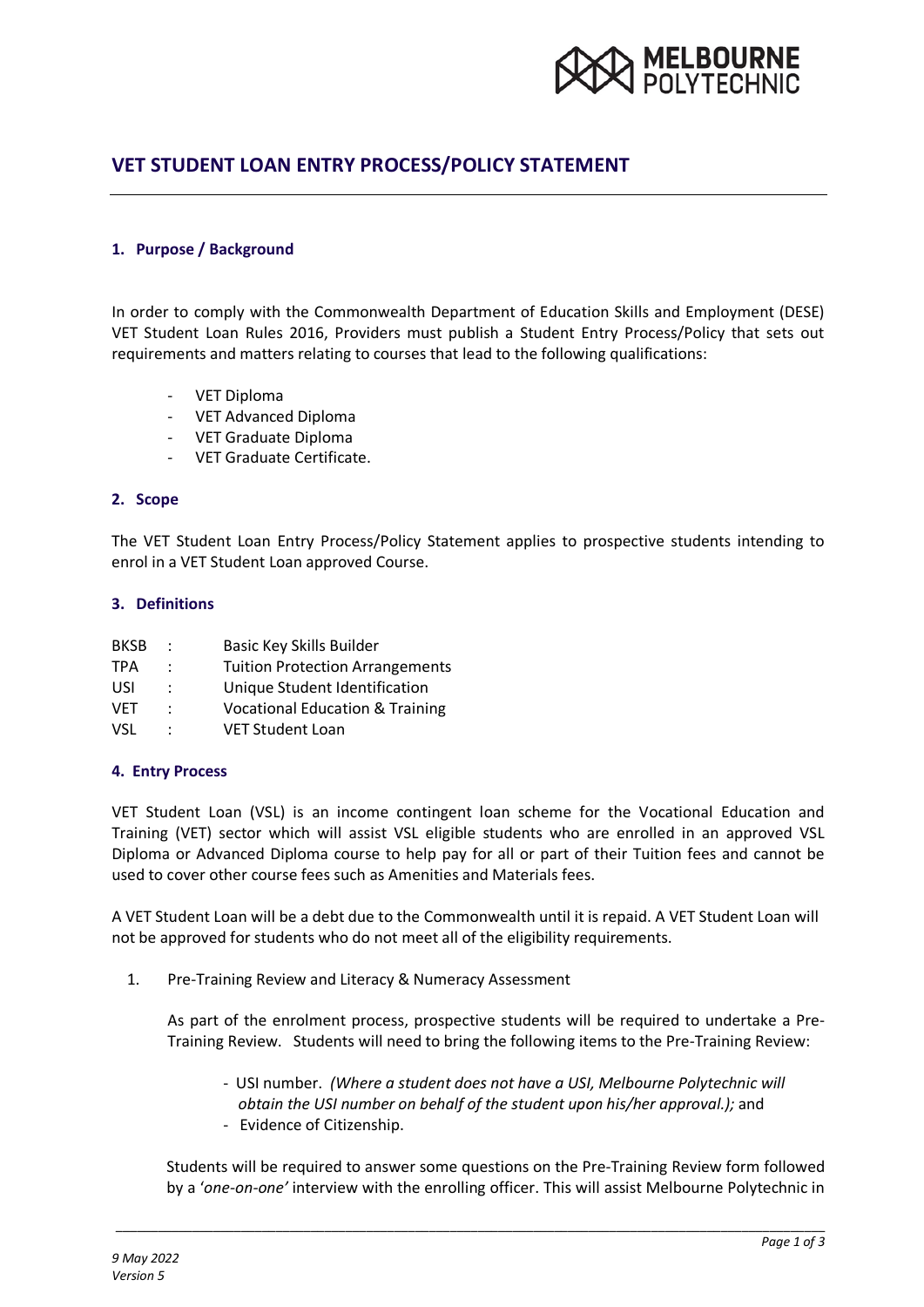

### **VET STUDENT LOAN ENTRY PROCESS/POLICY STATEMENT**

ascertaining if the student satisfies any entry requirements that may be attached to a course and will also include an assessment of students' suitability to undertake the approved VSL course on the basis of the student either:

- i) providing their Australian Year 12 Certificate; or
- ii) providing their Diploma awarded for completion of the International Baccalaureate Diploma Programme; or
- iii) providing evidence of successful completion of an Australian Qualifications Framework Certificate IV or higher qualification (where the language of instruction is English).

Literacy & Numeracy (L&N) Assessment

Students who are unable to present either of the evidence documents outlined in i), ii) or iii) above will be required to undertake the BKSB Literacy and Numeracy test and display competence at or above Exit Level 3 in the Australian Core Skills Framework in both reading and numeracy. Prospective students are expected to complete this assessment independently with honesty and integrity. Upon completion of the Assessment, students will be able to access and print their results which includes result date, time spent on completing the assessment and the details of the result.

In addition, Melbourne Polytechnic will report the results to the Secretary in the form, manner and by the time requested by the Secretary.

The L&N Assessment will determine eligibility for a VET Student Loan. The assessment will also determine if the student requires learner support and will be recorded accordingly.

2. Enrolling Under 18 Years of Age

Effective 30 June 2017, a student who is under 18 years of age at the time of enrolment who wishes to access a VET Student Loan will be required to have a signed Parent/Guardian Consent Form before an enrolment can be accepted and finalised.

3. Enrolment Completion & Training Plan

Once the proposed course of study has been deemed appropriate for the student, and agreed to by the student, Melbourne Polytechnic's internal QA processes will be followed to complete the students' enrolment. This will include issuing a Training Plan for the student.

\_\_\_\_\_\_\_\_\_\_\_\_\_\_\_\_\_\_\_\_\_\_\_\_\_\_\_\_\_\_\_\_\_\_\_\_\_\_\_\_\_\_\_\_\_\_\_\_\_\_\_\_\_\_\_\_\_\_\_\_\_\_\_\_\_\_\_\_\_\_\_\_\_\_\_\_\_\_\_\_\_\_\_\_\_\_\_\_\_\_\_\_\_\_\_\_\_\_\_\_\_\_

The Training Plan will inform the student of course details including:

- Title of the course;
- Units of Competency (UoCs);
- Start & end dates;